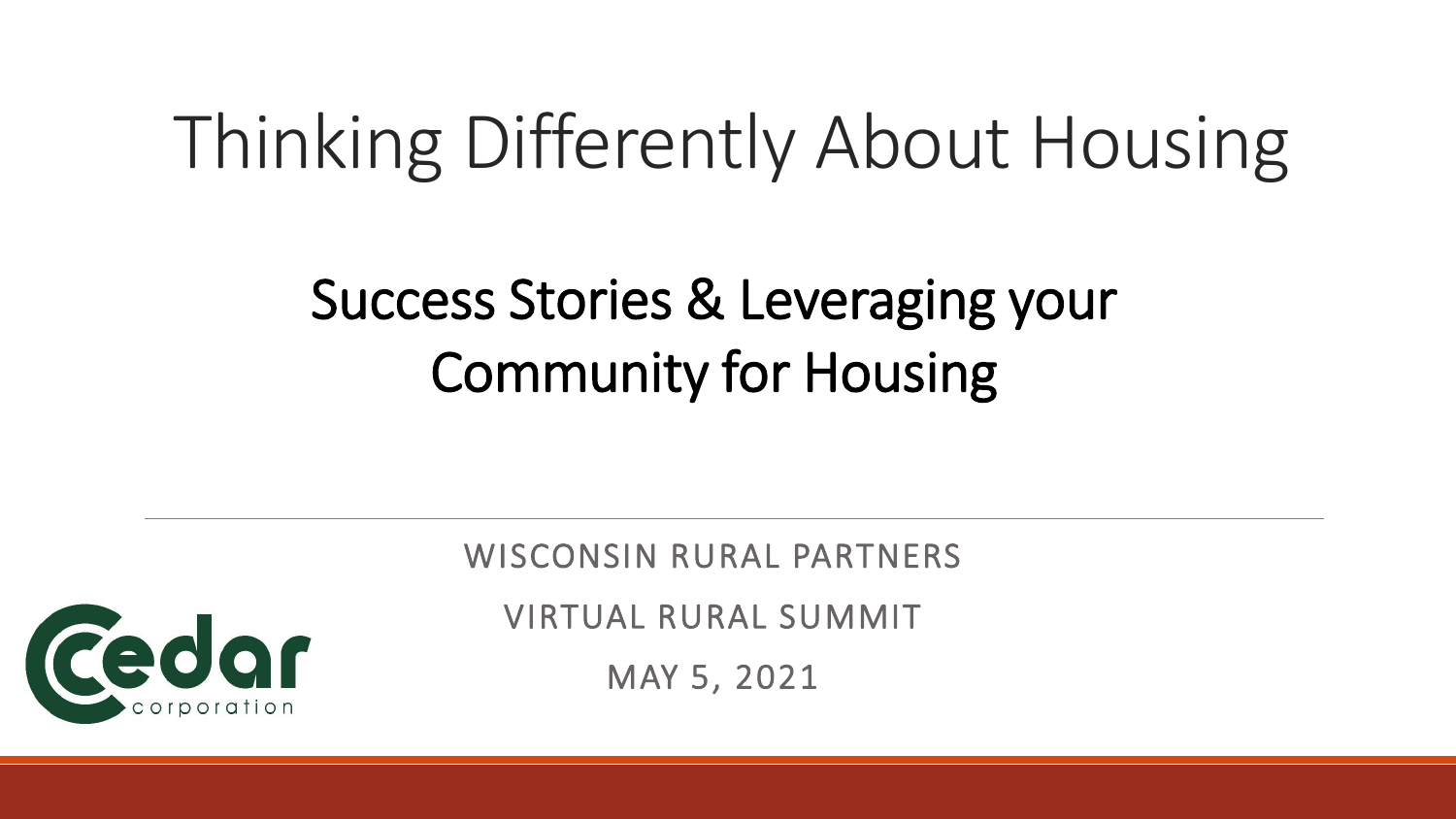#### CEDAR CORPORATION

Full-Service Integrated Services Firm

Established 1975

90 Employees

- 4 Office Locations
	- Menomonie
	- Green Bay
	- Cedarburg
	- Madison



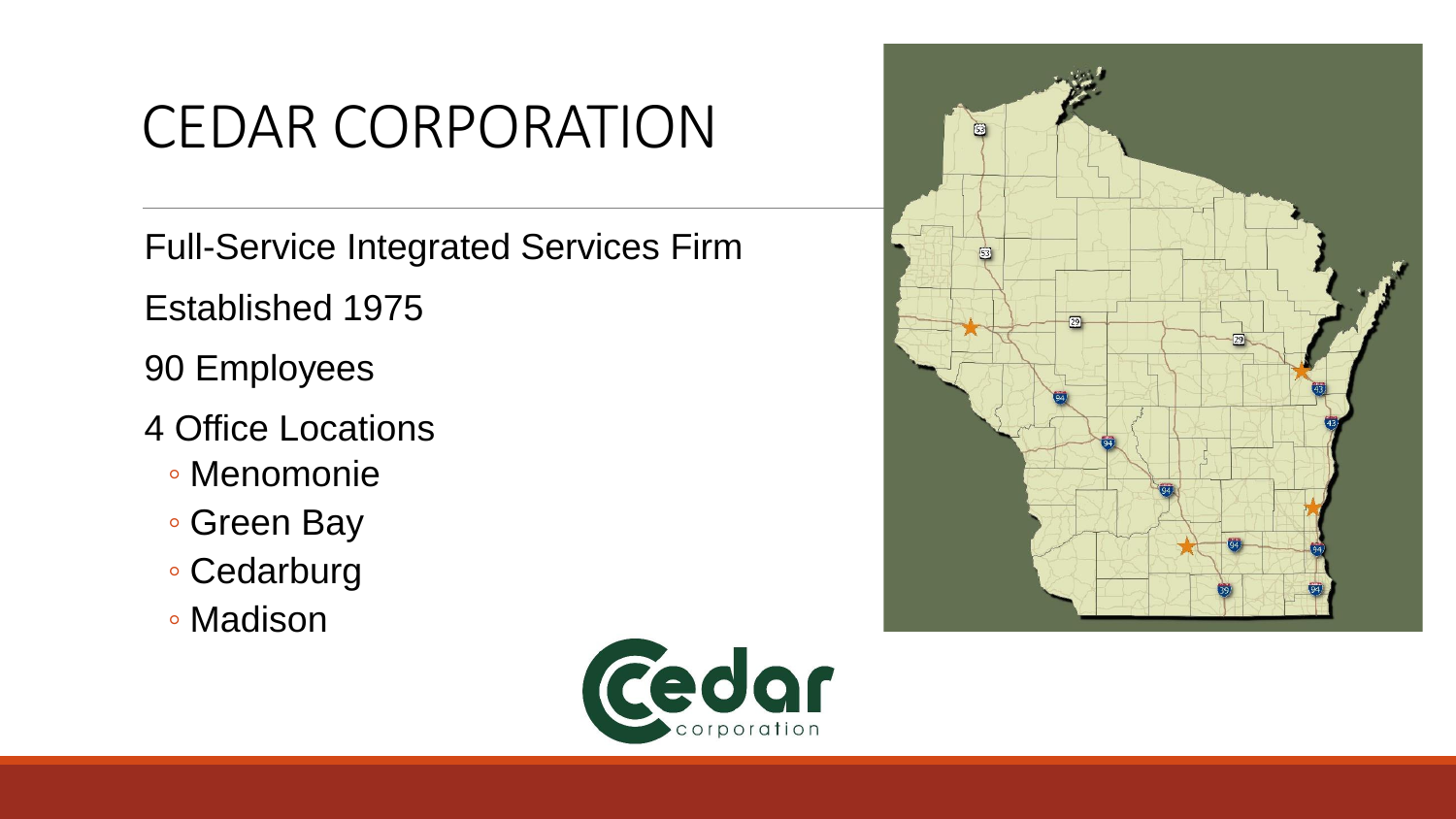### INTEGRATED SERVICES INCLUDE:

- ❖Civil/Municipal Engineering
- ❖Economic Development
- ❖Funding Assistance TIF/Grants
- ❖Planning
- **❖Architecture**
- ❖Environmental Services
- **❖ Structural Engineering**
- ❖Surveying/GPS/GIS
- **❖ Transportation**
- ❖Water Resource Services
- ❖Landscape Architecture
- ❖Wastewater Services

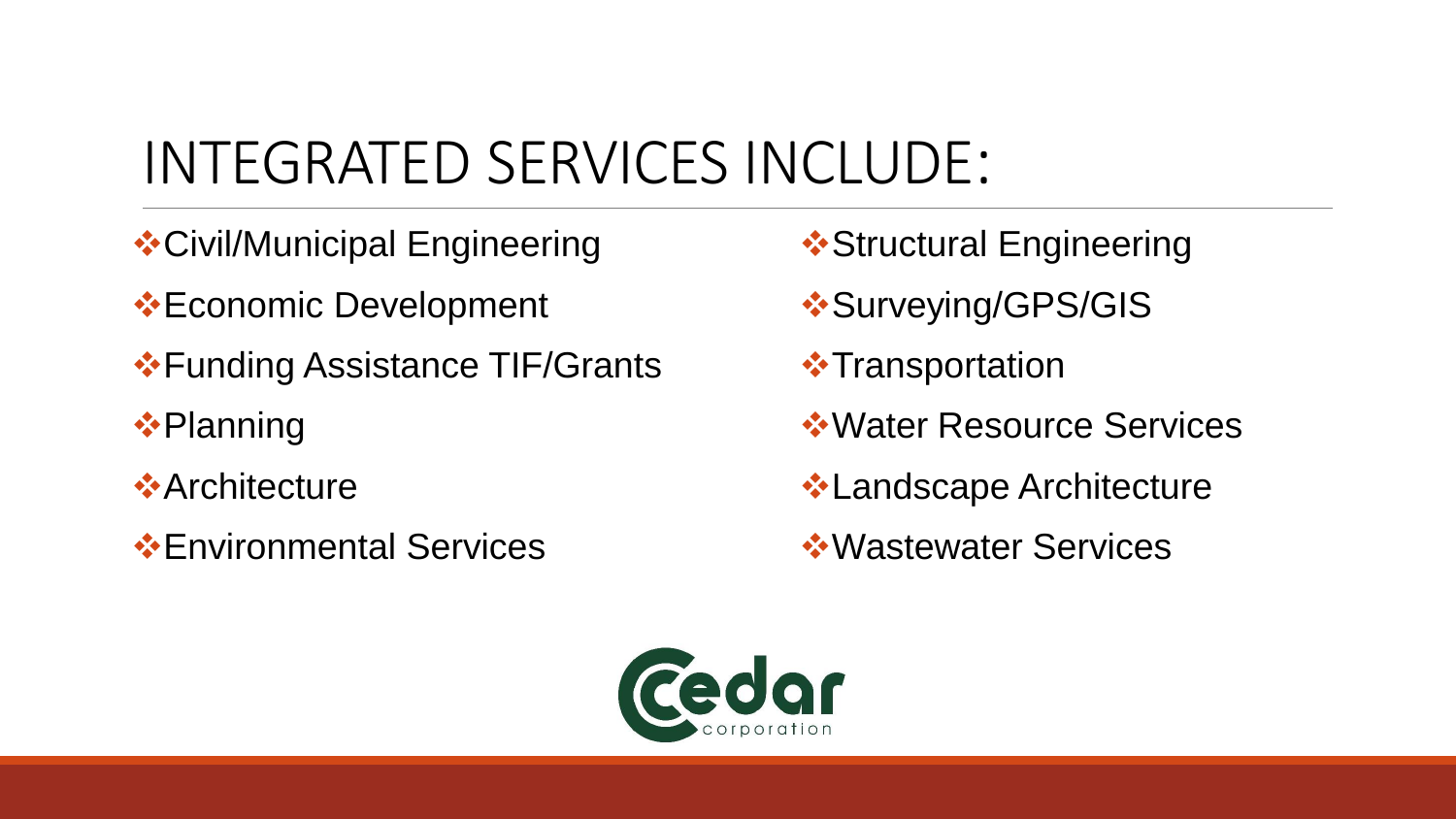#### Economic Development Services

- ❑ Economic Development **Strategies**
- ❑ Housing Studies
- Tax Incremental Financing **Districts**
- ❑ Funding Assistance/Project Proformas
- ❑ Market Analysis and Trends
- Economic Impact Modeling
- ❑ State of WI Certified Sites Program
- Gold Shovel Program
- ❑ Employment Trends and Workforce Analysis
- ❑ Cluster/Target Industry Analysis & Development
- ❑ Economic Development Incentives
- **□** Business Attraction Strategies
- Business Retention and Expansion Programs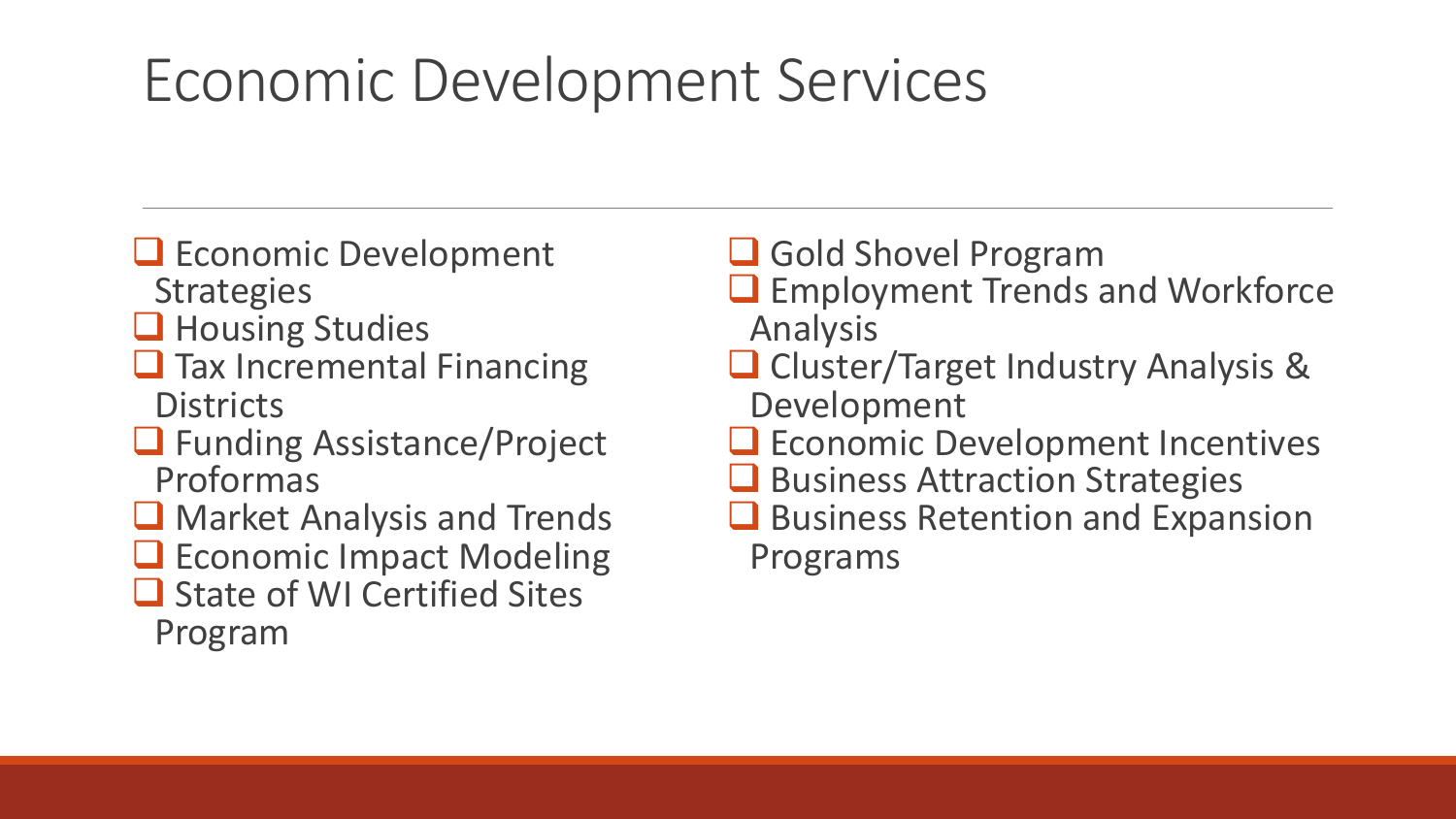#### What Is Workforce Housing?

- ❖Wisconsin Realtors Association; "**Workforce housing is the supply of housing in a community (a variety of housing types, sizes, locations and prices) that meets the needs of the workforce in that community."**
- ❖Urban Land Institute; "**Housing that is affordable to households earning 60 to 120% of the area median income**."
- ❖Department of Housing and Urban Development (HUD) defines an **"affordable dwelling" as one that a household can obtain for 30% or less of its gross income.**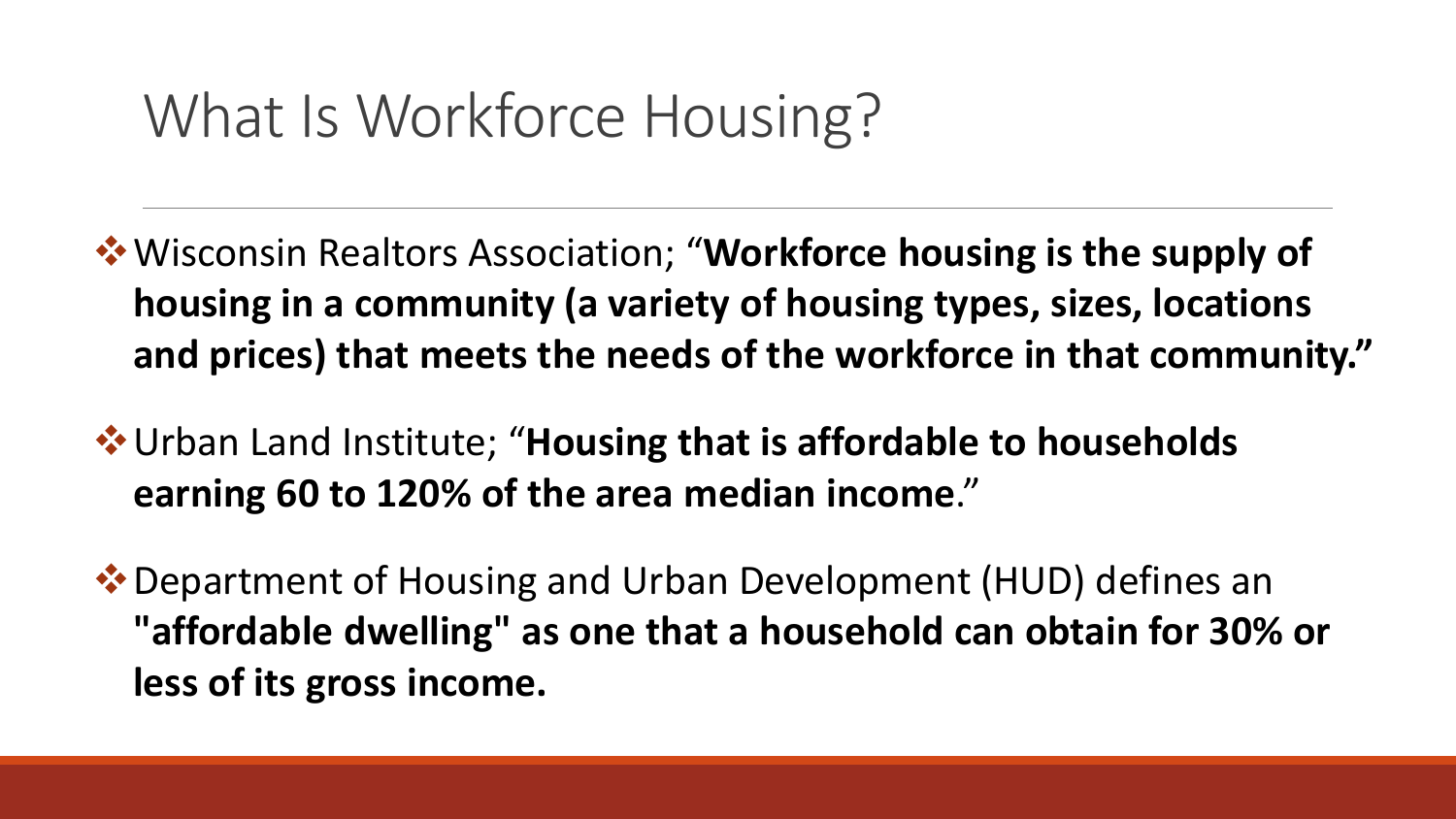## Housing Shortage

- ❖ Not enough homes being built since the Great Recession
	- **❖ 75% fewer lots** created
	- **❖ 55% fewer new** housing units being constructed



*Wisconsin Realtors Association*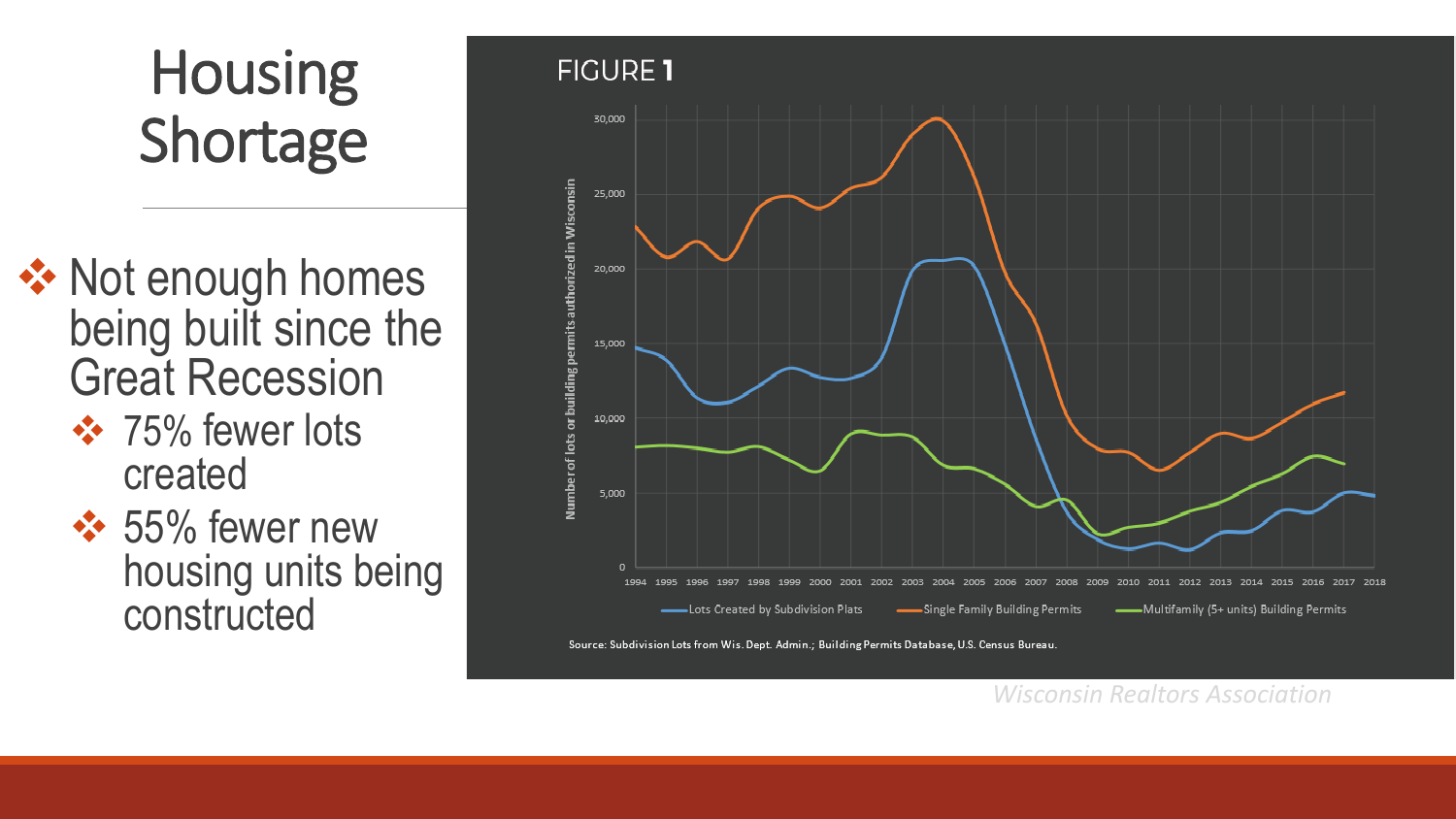#### Under Production of Housing Units

Wisconsin's 20 Largest Counties under produced 20,628 units (2006-2019)

|                                      | Growth in households<br>$(2006 - 2019)$ | Growth in housing units<br>$(2006 - 2019)$ | Housing "Underproduction"<br>$(2006 - 2019)$ | <b>Previous Report Gap</b><br>$(2006 - 2017)$ |
|--------------------------------------|-----------------------------------------|--------------------------------------------|----------------------------------------------|-----------------------------------------------|
| Milwaukee County                     | 7,426                                   | 11,999                                     |                                              |                                               |
| Dane County                          | 43,063                                  | 31,997                                     | 11,066                                       | 11,206                                        |
| <b>Waukesha County</b>               | 14,321                                  | 13,294                                     | 1,027                                        | 2,213                                         |
| <b>Brown County</b>                  | 12,323                                  | 9,770                                      | 2,553                                        | 1,661                                         |
| <b>Racine County</b>                 | 3,751                                   | 2,994                                      | 757                                          |                                               |
| <b>Outagamie County</b>              | 6,668                                   | 7,499                                      |                                              |                                               |
| <b>Winnebago County</b>              | 4,364                                   | 5,581                                      |                                              |                                               |
| Kenosha County                       | 4,378                                   | 4,212                                      | 166                                          |                                               |
| <b>Rock County</b>                   | 2,954                                   | 1,954                                      | 1,000                                        | 1,036                                         |
| <b>Marathon County</b>               | 2,864                                   | 3,957                                      |                                              |                                               |
| <b>Washington County</b>             | 5,290                                   | 5,021                                      | 269                                          |                                               |
| La Crosse County                     | 3,873                                   | 4,629                                      |                                              |                                               |
| Sheboygan County                     | 2,116                                   | 1,814                                      | 302                                          | 332                                           |
| <b>Eau Claire County</b>             | 2,122                                   | 3,757                                      |                                              |                                               |
| <b>Walworth County</b>               | 4,936                                   | 3,268                                      | 1,668                                        | 537                                           |
| Fond du Lac County                   | 3,882                                   | 3,251                                      | 631                                          | 798                                           |
| <b>St. Croix County</b>              | 3,515                                   | 4,255                                      |                                              |                                               |
| <b>Ozaukee County</b>                | 3,152                                   | 2,590                                      | 562                                          | 827                                           |
| <b>Dodge County</b>                  | 2,187                                   | 1,692                                      | 495                                          |                                               |
| Jefferson County                     | 2,718                                   | 2,586                                      | 132                                          | 1,228                                         |
| <b>20 Largest Wisconsin Counties</b> | 135,903                                 | 126,120                                    | 20,628                                       | 19,838                                        |

Source: Author's calculations based on 2006 and 2019 1-year American Community Survey data, U.S. Census Bureau. Households are 1- or more persons who occupy a housing unit. Housing units include vacant structures for sale or rent.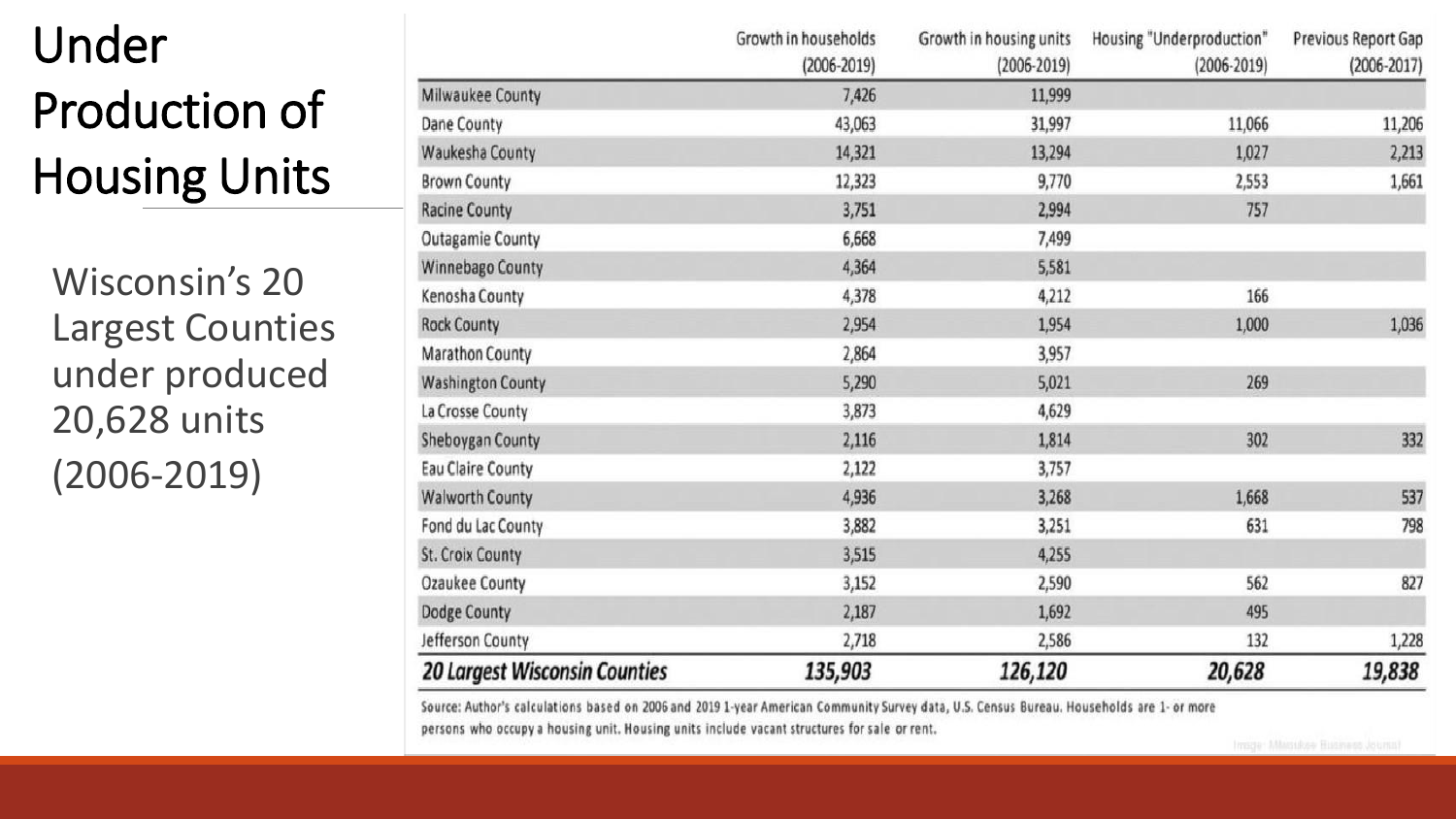#### What is Impacting the Housing Market?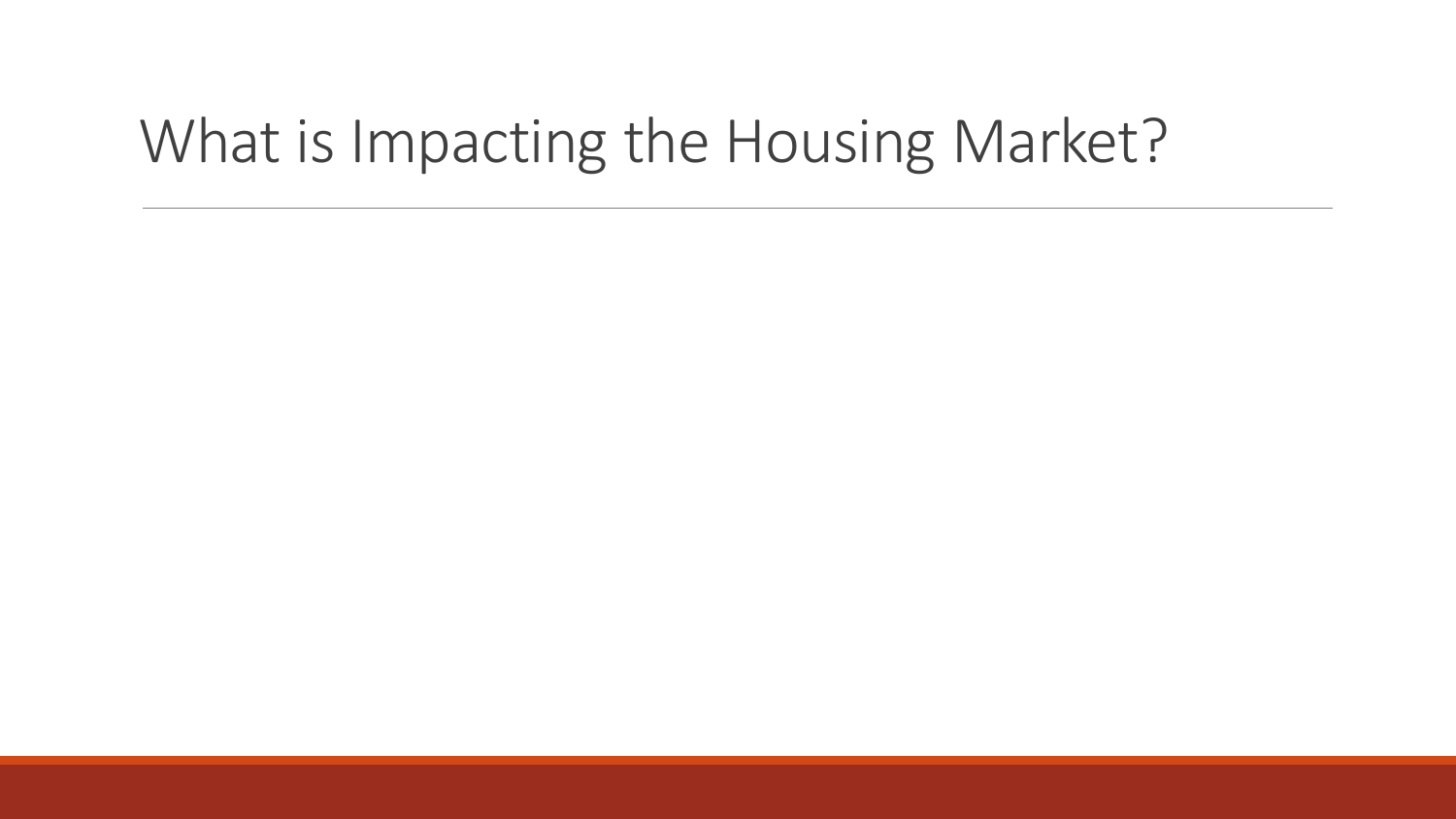### Major Shift in the Market's Composition

- **❖** This is due to the record shortage of existing available homes.
- ❖ Historically new homes made up about 1 in 10 available homes
- ❖ Today, about 1 in 4 homes for sale are newly built, the highest share ever.
- ❖ Demand has risen across all geographies and all segments of the market, **particularly first-time buyers and 55+ buyers**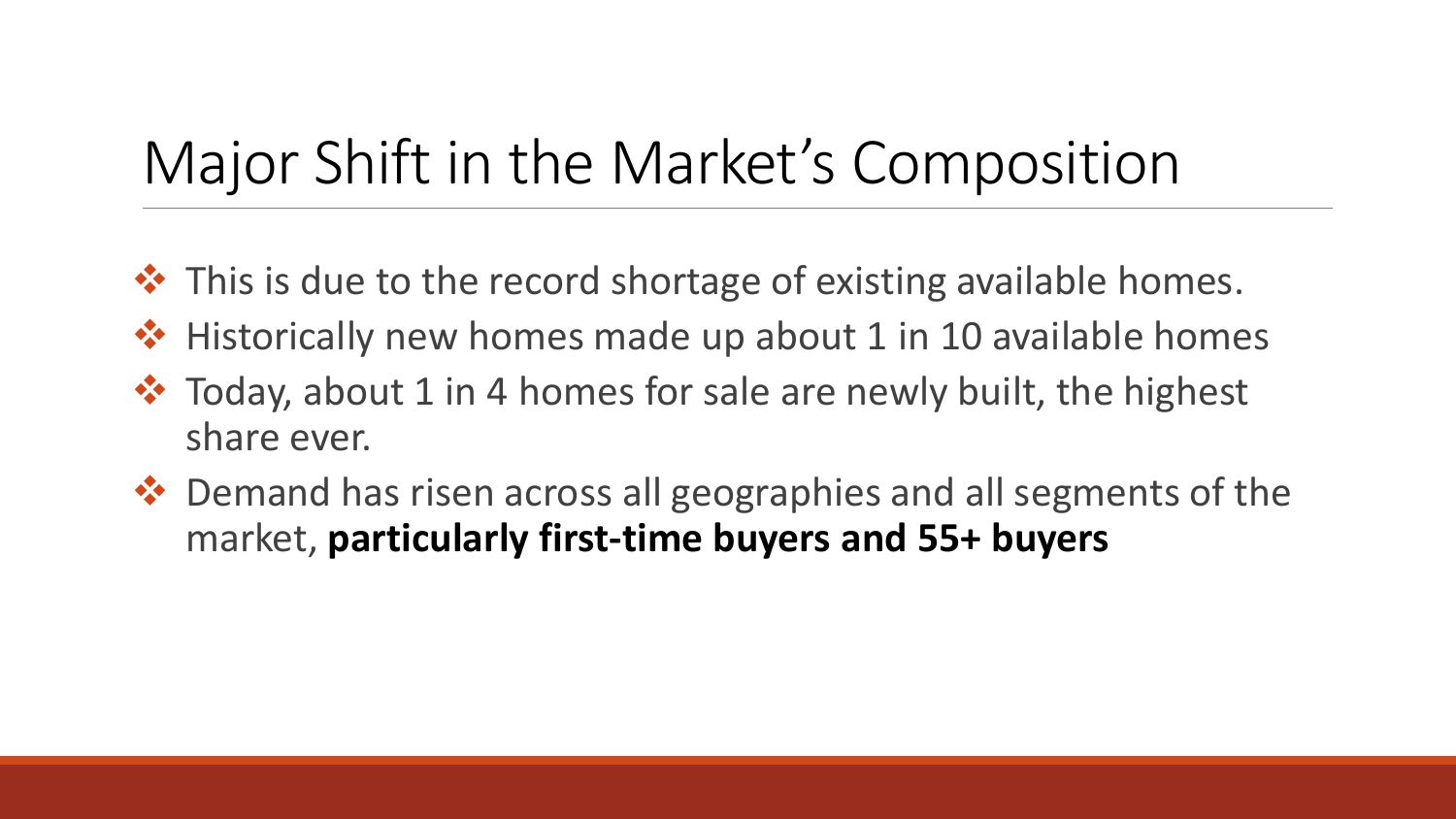# Construction Costs Rising Faster Than Inflation and Incomes:

- ❖ Severe labor shortages in the construction industry
- ❖ 73% of WI construction firms had labor shortages before the Pandemic
- ❖ Increase in material prices
- ❖ Increase in site development costs

"Rising construction costs mean that all forms of housing are becoming more expensive and less available. This creates barriers to homeownership and to rental affordability."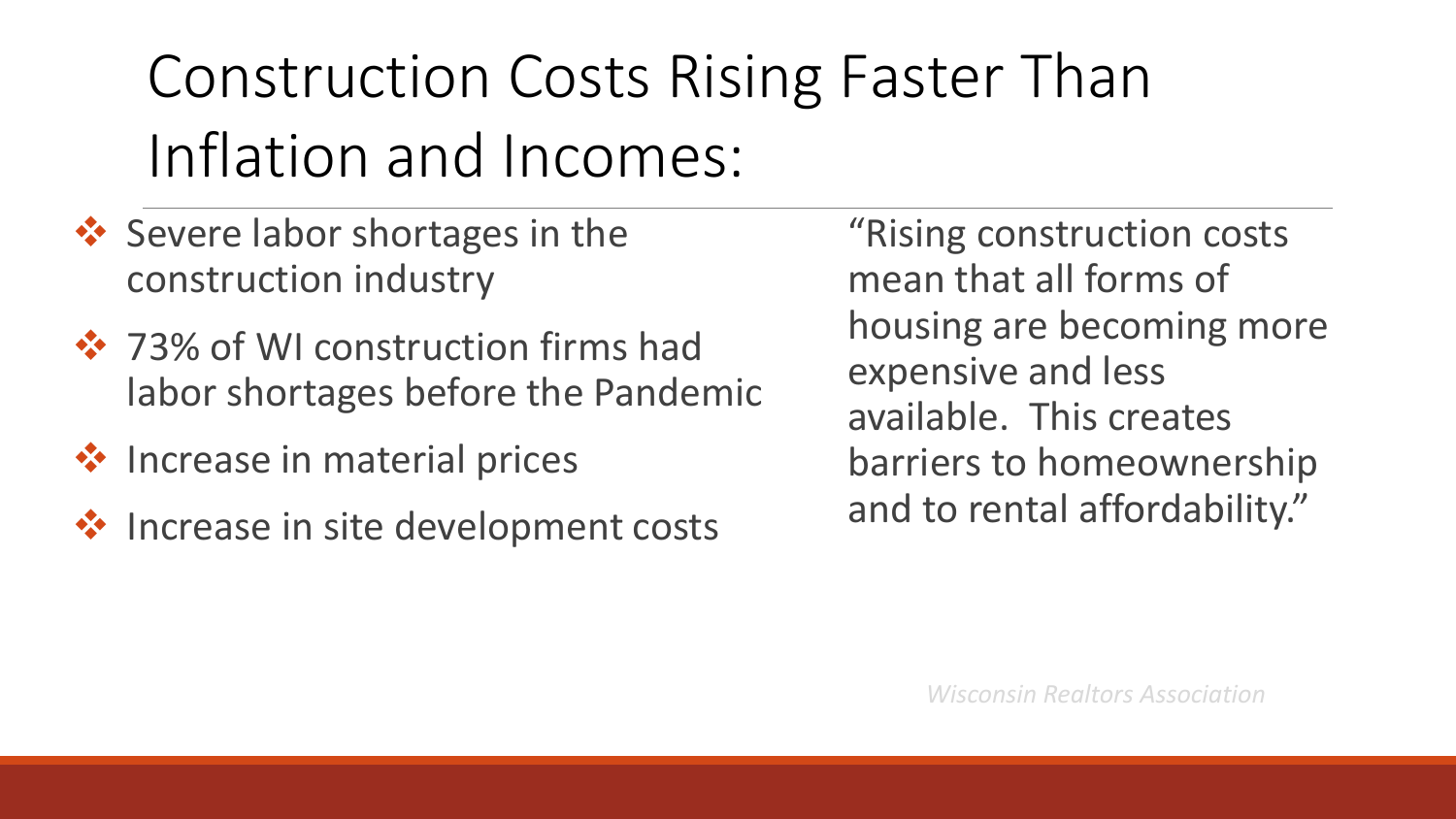#### Outdated Land Use Regulations

- **❖** Zoning that is too restrictive can compound the housing shortage
	- ❖ Lowers supply of housing units
	- ❖ Land becomes more expensive
	- ❖ Forces construction of more expensive homes
- **❖ Zoning ordinances should be** reviewed for:
	- ❖ Density requirements
	- ❖ Lot size
	- ❖ Parking requirements
	- ❖ Lot width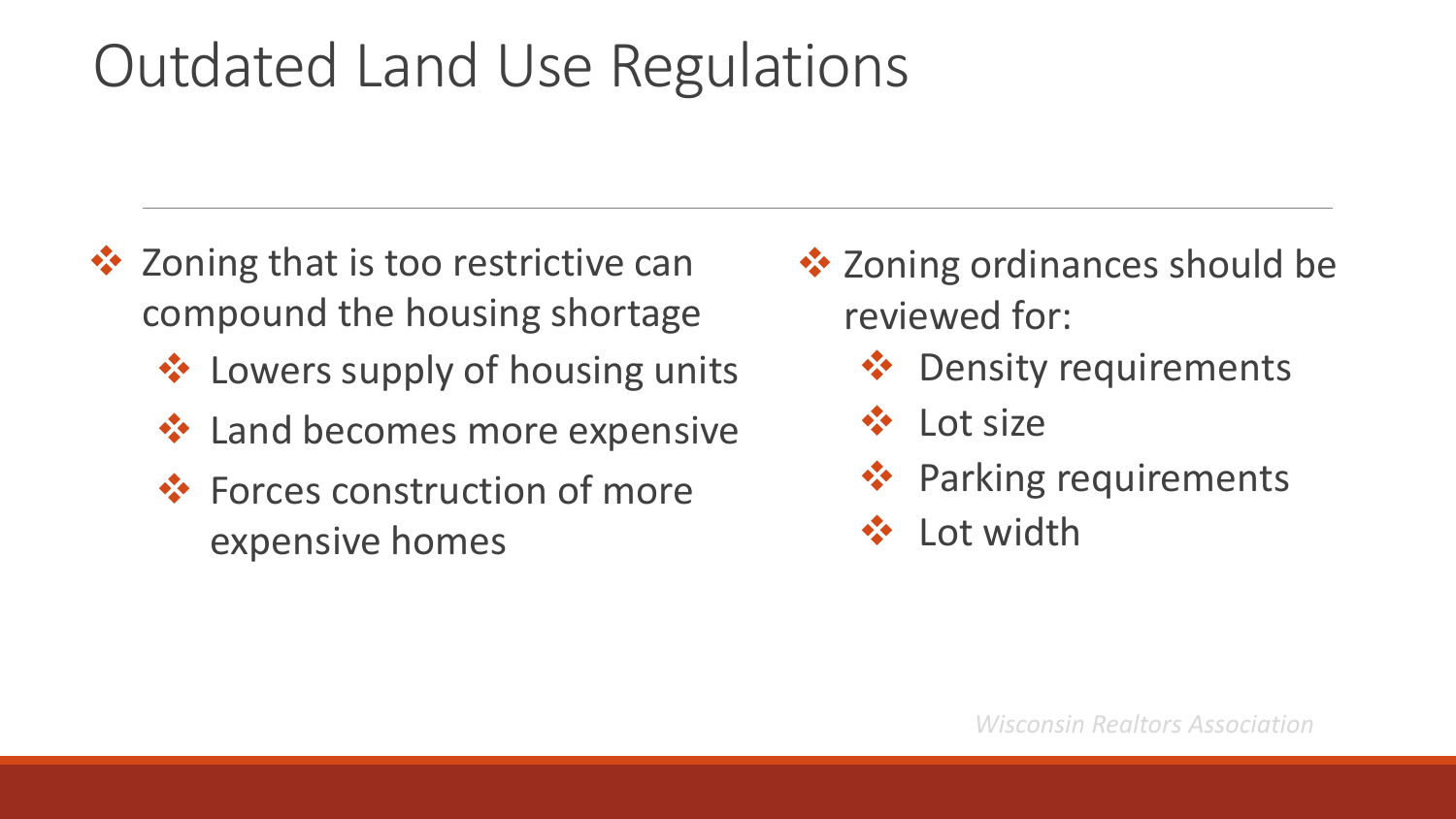### Infrastructure

#### *Average Total Cost Per Year for a "Typical City Block" (330 feet)*

| <b>Avg cost per 330 ft \</b> | 1998     | 2008      | 2016      | /2017     | 2018      |
|------------------------------|----------|-----------|-----------|-----------|-----------|
| <b>Total Construction</b>    | \$60,891 | \$102,455 | \$152,462 | \$172,194 | \$173.356 |
| Costs Per Foot               | \$185    | \$310     | \$462     | \$522     | \$525     |

#### *Public infrastructure costs per lot based on per foot costs*

| Infrastructure cost   | 1998    | 2018     |
|-----------------------|---------|----------|
| <b>100' wide lot:</b> | \$9,200 | \$26,250 |
| 80' wide lot:         | \$7,380 | \$21,000 |
| 50' wide lot:         | \$4,600 | \$13,125 |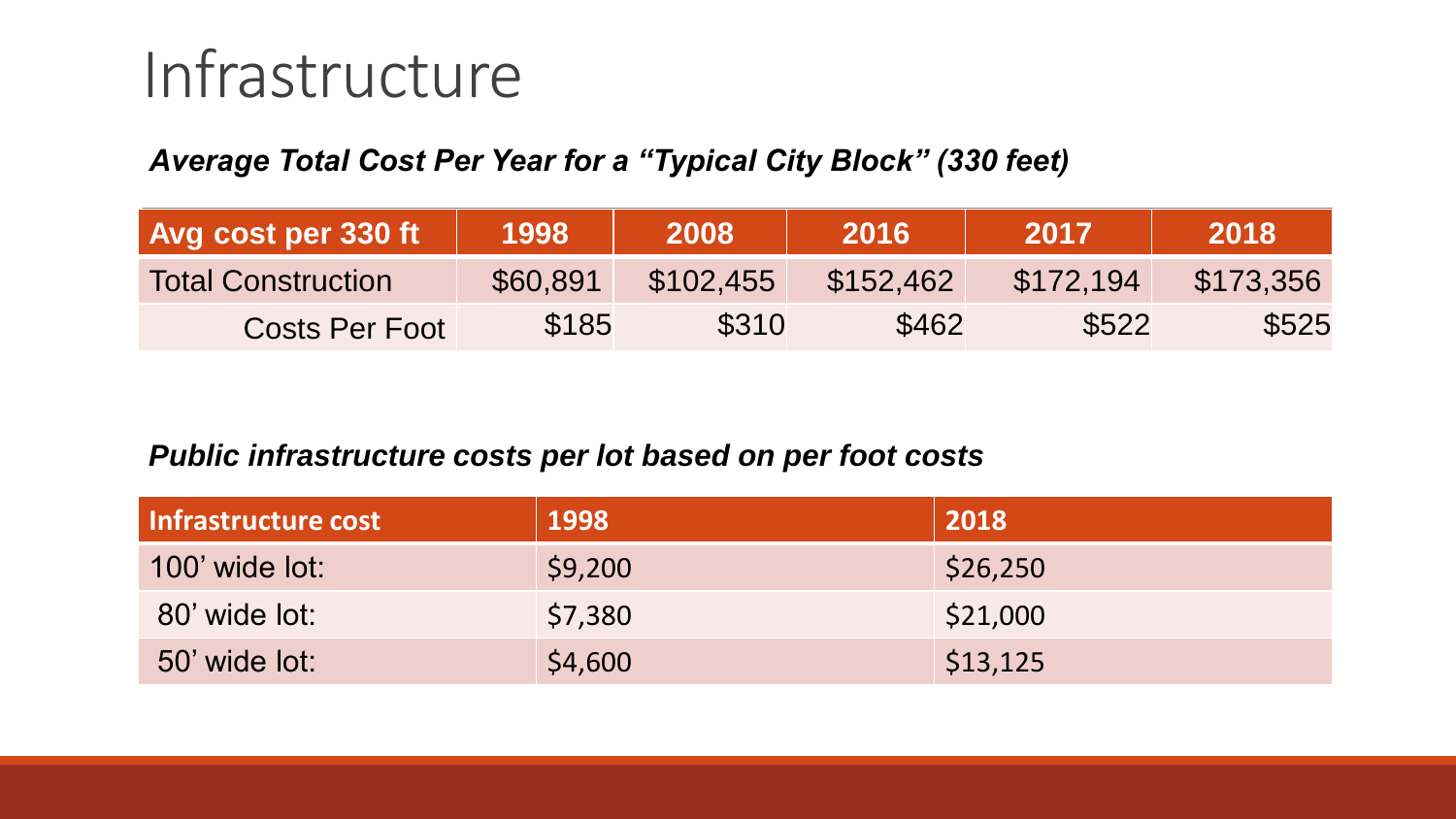## What Are Housing Developers are Seeking

❖ Proof that there is a demand for housing in a market

- **❖ A Community that knows what it desires vs what it needs** 
	- **E** Single family vs Multi-family
	- **Market rate vs Workforce / Affordable housing**
- ❖ Reduced or no land costs
- ❖ Infrastructure costs are offset or paid for (Public Private Partnership)
- ❖ Land that is ready to go (properly zoned, no environmental issues, etc.)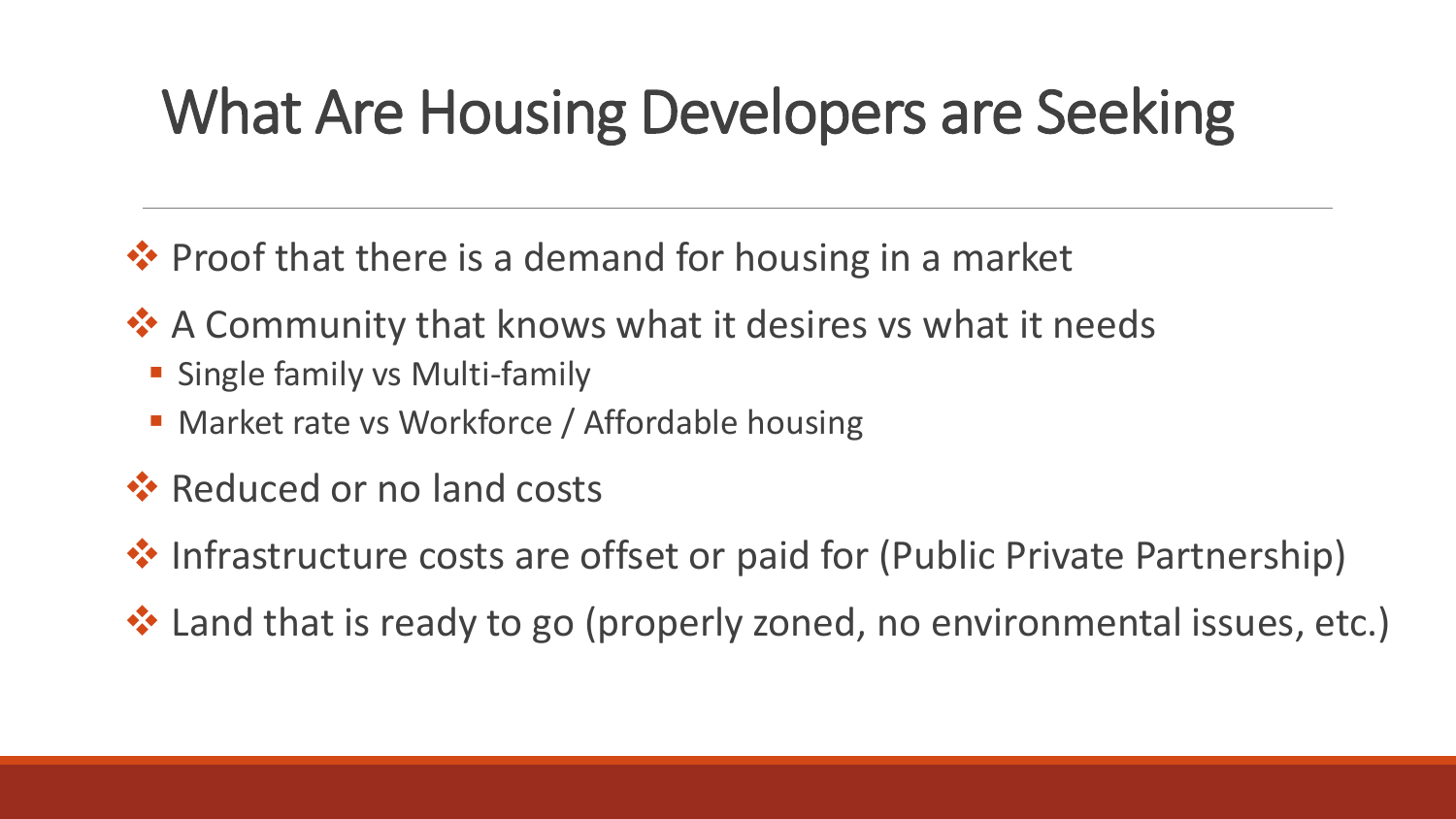## Ways to Facilitate Housing Development

- ❖ Determine Market Demand
	- o What are your market drivers? Whose hiring at what salary range?
- ❖ Determine housing type single family vs multi-family or mixed
- ❖ Price point; Affordable/workforce, market rate, mix
- ❖ Identify land that is "ready to go"
- ❖ Set design standards: paving, materials, landscaping, assessed value
- ❖ Determine what, if any, incentives you will offer (TIF)
- ❖ Gain community support / buy-in for housing
- **❖ Compile into a concise marketing piece**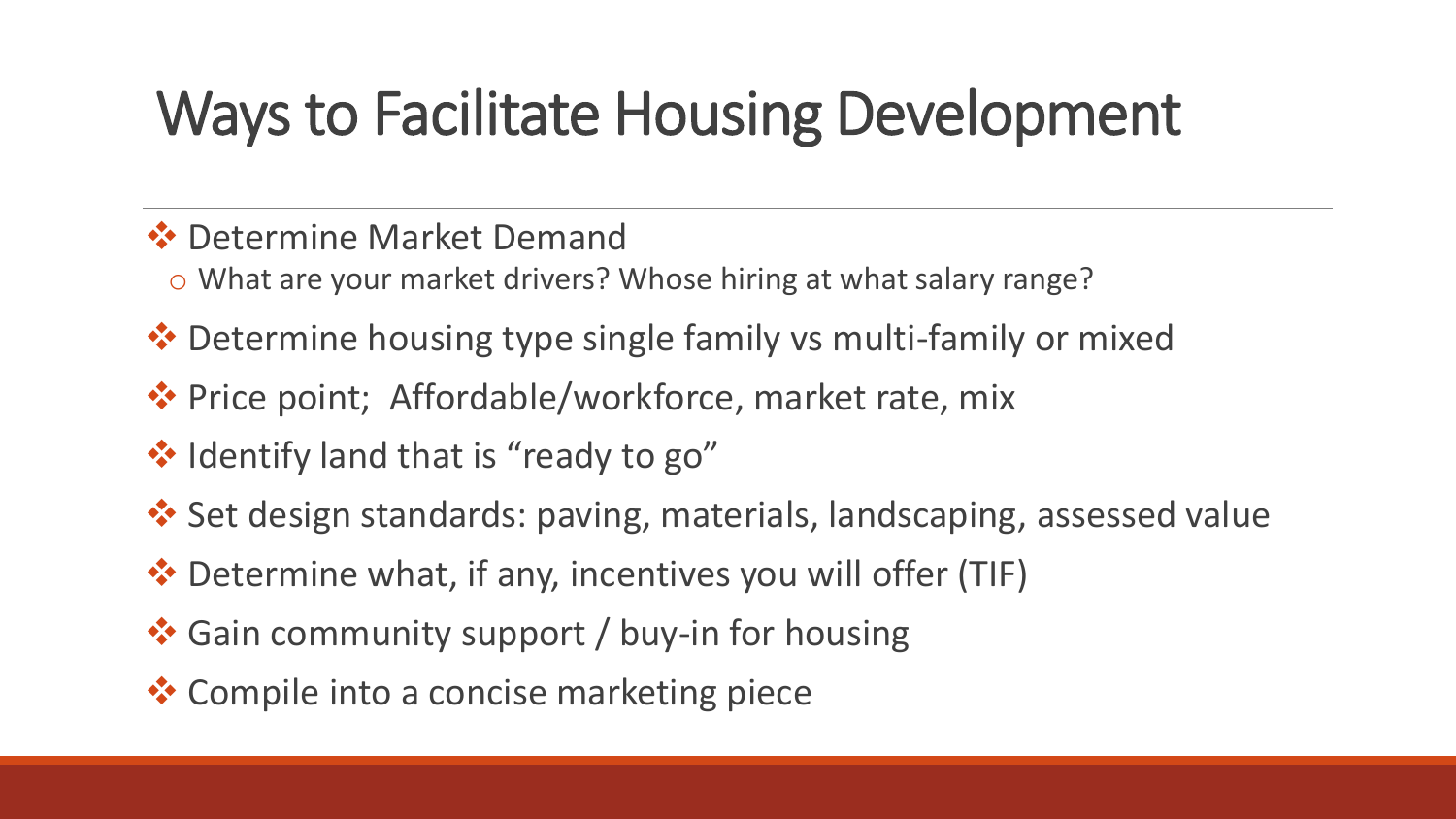## So, what are communities doing?

#### ❖ Performing Housing studies to

- o Understand the need
- o Educate elected leaders and Citizens of the needs
- ❖ Creating Public/Private Housing funds
	- o In Madison, a number of the larger companies have created a workforce housing fund, administered by the Madison Development Corporation.
	- o Wausau and Menomonie have created down payment assistance program

#### **❖ Taking the one-year TIF housing extension**

❖Identifying where housing should go and investing accordingly

 $\circ$  Eau Claire, Menomonie – master planning by community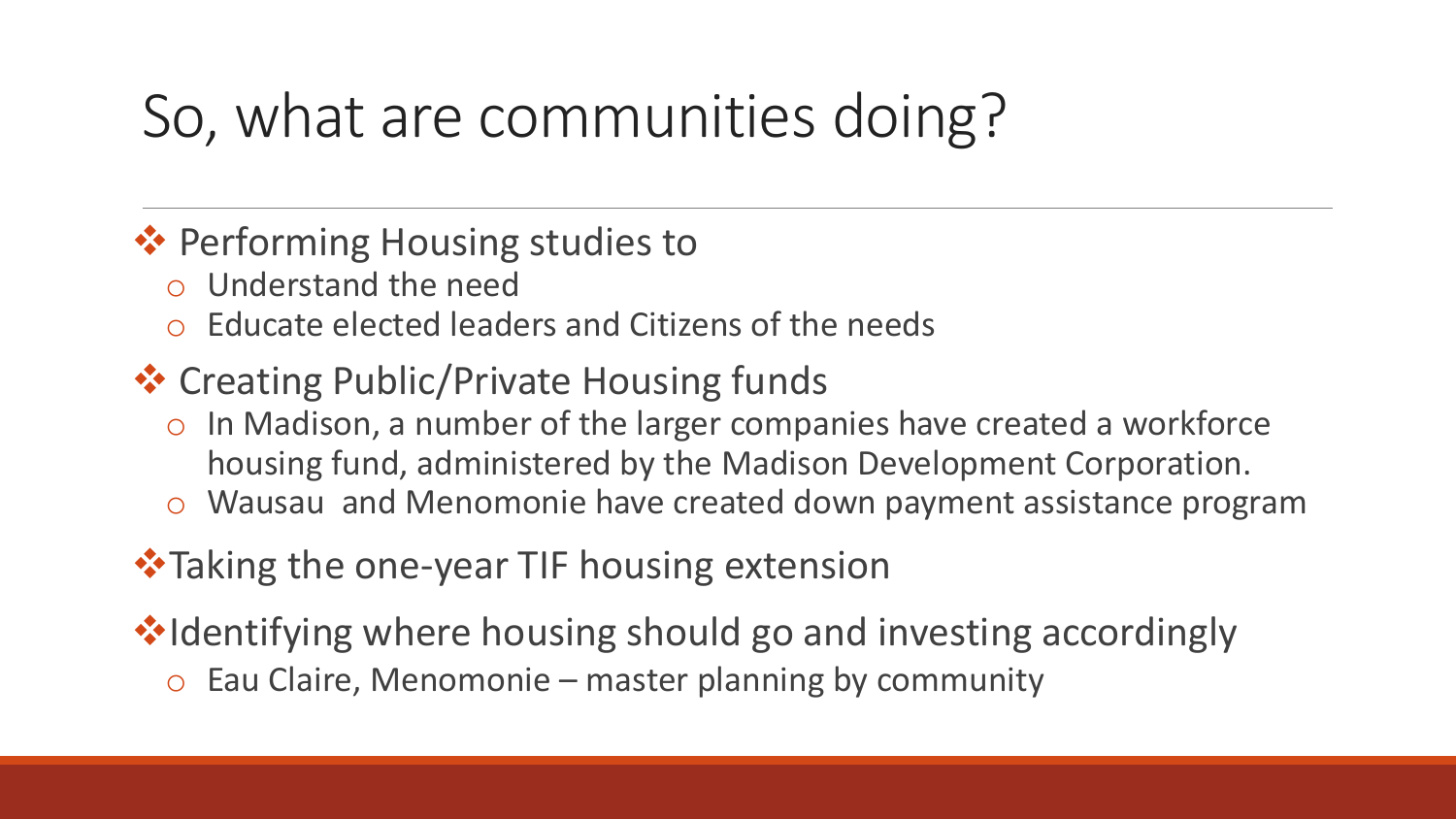#### So, what are communities doing?

- ❖ Updating of zoning code to facilitate different housing types
	- o Allowing for: ADU's accessory dwelling units, mixed use projects, smaller lots sizes
- ❖Seeking corporate involvement/investment in local housing projects
- ❖ Waving or reducing development fees
- ❖ Creating of RPQ's seeking housing developers on a particular site
- ❖ Gaining control of land either directly or through option agreements and then donating the land or subsidizing the land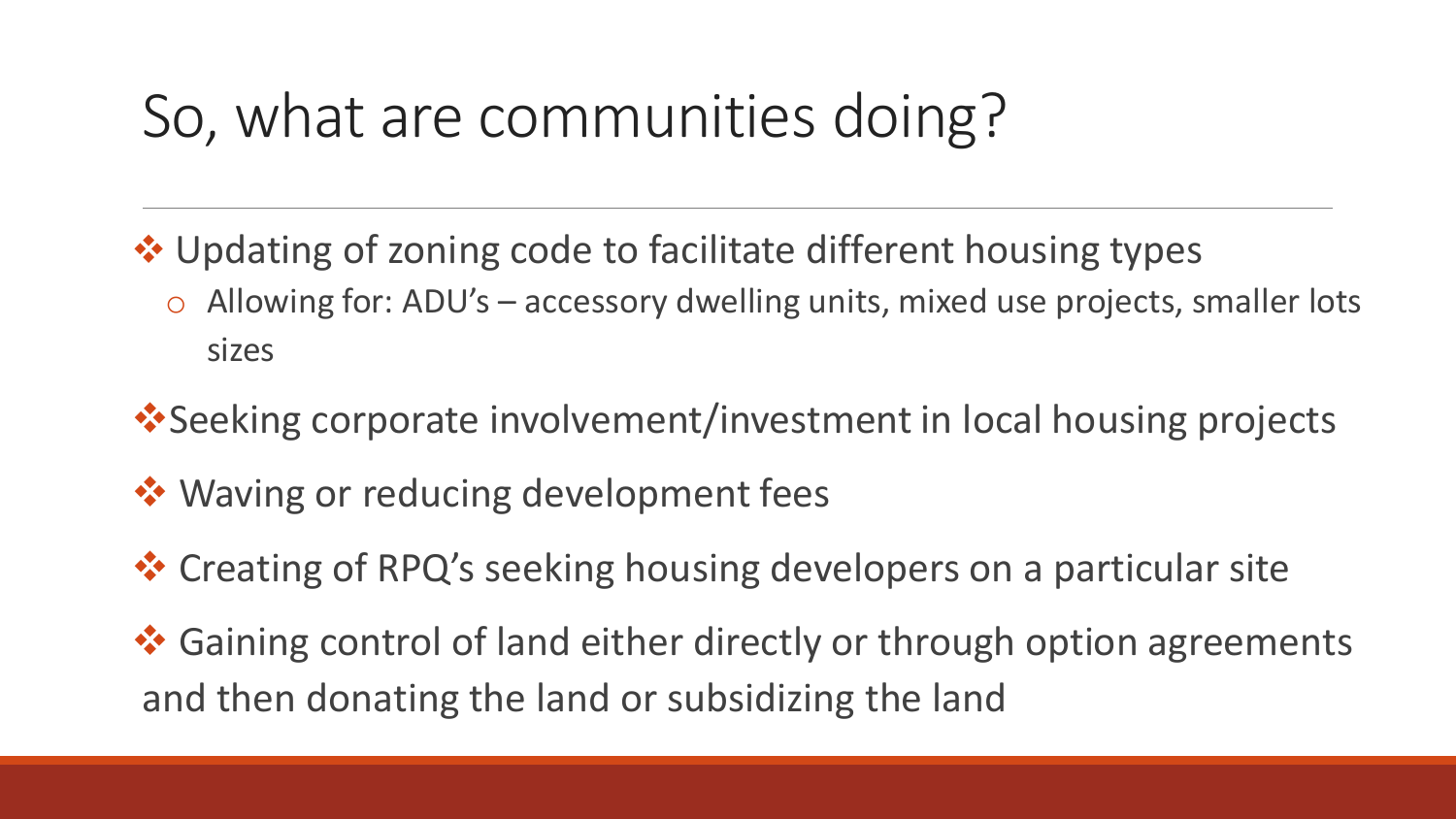Challenges and Opportunities Facing Workforce Housing

❖ For municipalities, it's figuring out what they want their communities to look like in the next 20 years, and then incentivizing the priorities they identify.

❖ For the development community, there is a really great opportunity in figuring out how to get workforce housing done the right way because there is a lot of demand that will be coming into the market.